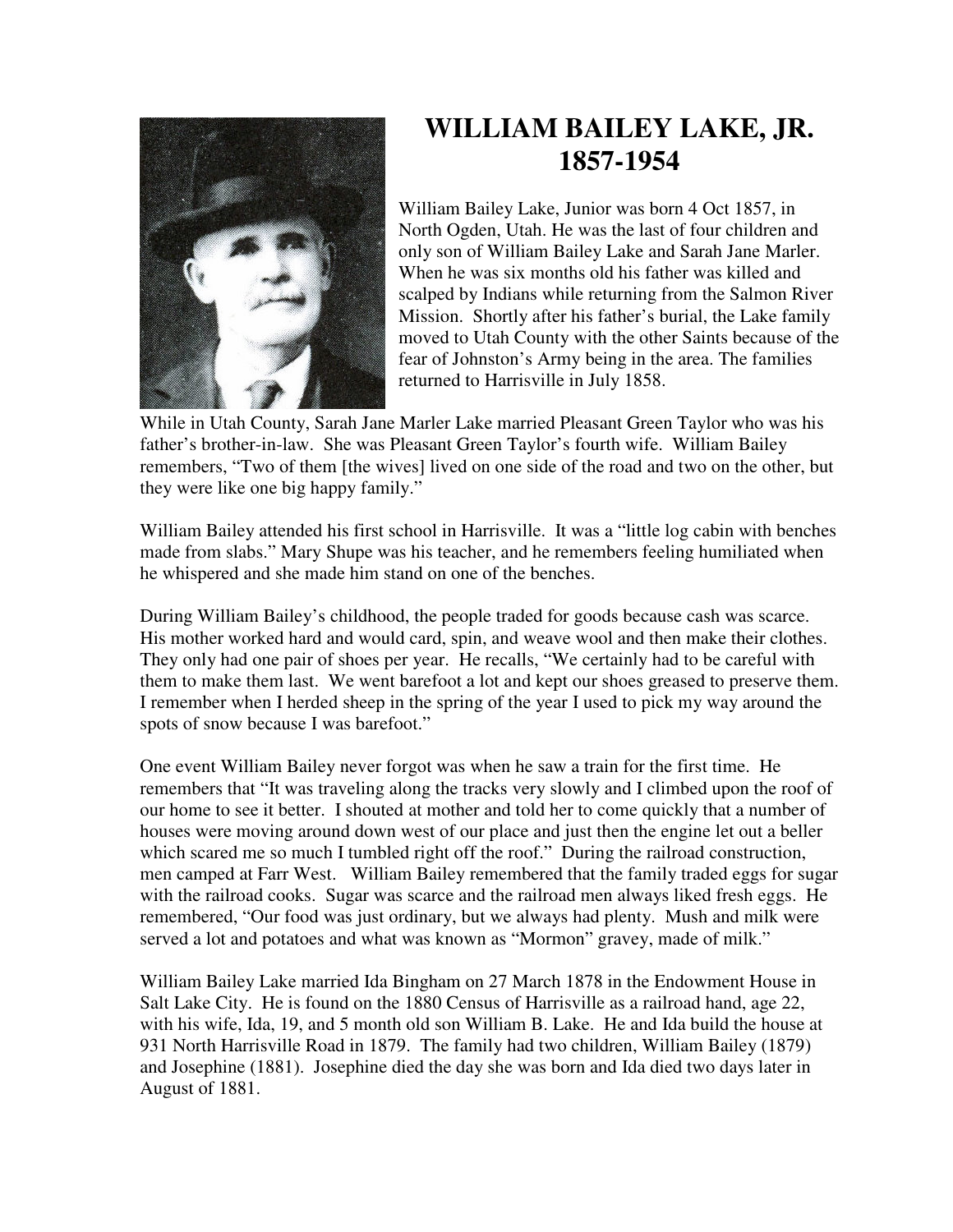William Bailey later married Sarah Emily Heninger on 22 Nov 1883. They were the parents of six children: Weathy and Walter (1884), James Morgan (1888), George William (1889), Lisle Orane (1894), and Horace Cowley (1897). George William and Walter both did not live to adulthood.

The Lake family is found in the 1900 Census: William B., 42, farmer; Sarah E, 40; William, 20, railroad blacksmith; Wealthy, 15, at school; James M., 12, at school; Lisle L., 5; and Horace E., 2. In the 1910 Census the family, still in Harrisville, includes: William B., 52, carpenter; Sarah E., 51; James M., 22, packing company laborer; Lisle L, 15; Horace C., 12.

William Bailey's wife, Sarah Emily, died 25 February 1918 in Harrisville. The 1920 Census finds William Bailey Lake, Jr., living in Harrisville, Utah, age 62 as a farmer who owns his own farm. He is living with his son, Horace C. Lake, age 22.

On 18 March 1920, William Bailey married Minnie Sheldrick Harding in Salt Lake City, Utah. She died in 1924. By 1940, William Bailey Lake had moved to Ogden, residing at 2721 Gramercy. He died on 30 March 1954 in Ogden, Utah and was buried in the Ogden City Cemetery.

## **SOURCE:**

- Ancestry.com. 1880 Census of Harrisville, Weber, Utah. Accessed 1 Jun 2010. www.ancestry.com
- Ancestry.com. 1900 Census of Harrisville, Weber, Utah. Accessed 1 Jun 2010. www.ancestry.com
- Ancestry.com. 1910 Census of Harrisville, Weber, Utah. Accessed 1 Jun 2010. www.ancestry.com

William Bailey Lake, Jr., Untitled newspaper article, [1940].